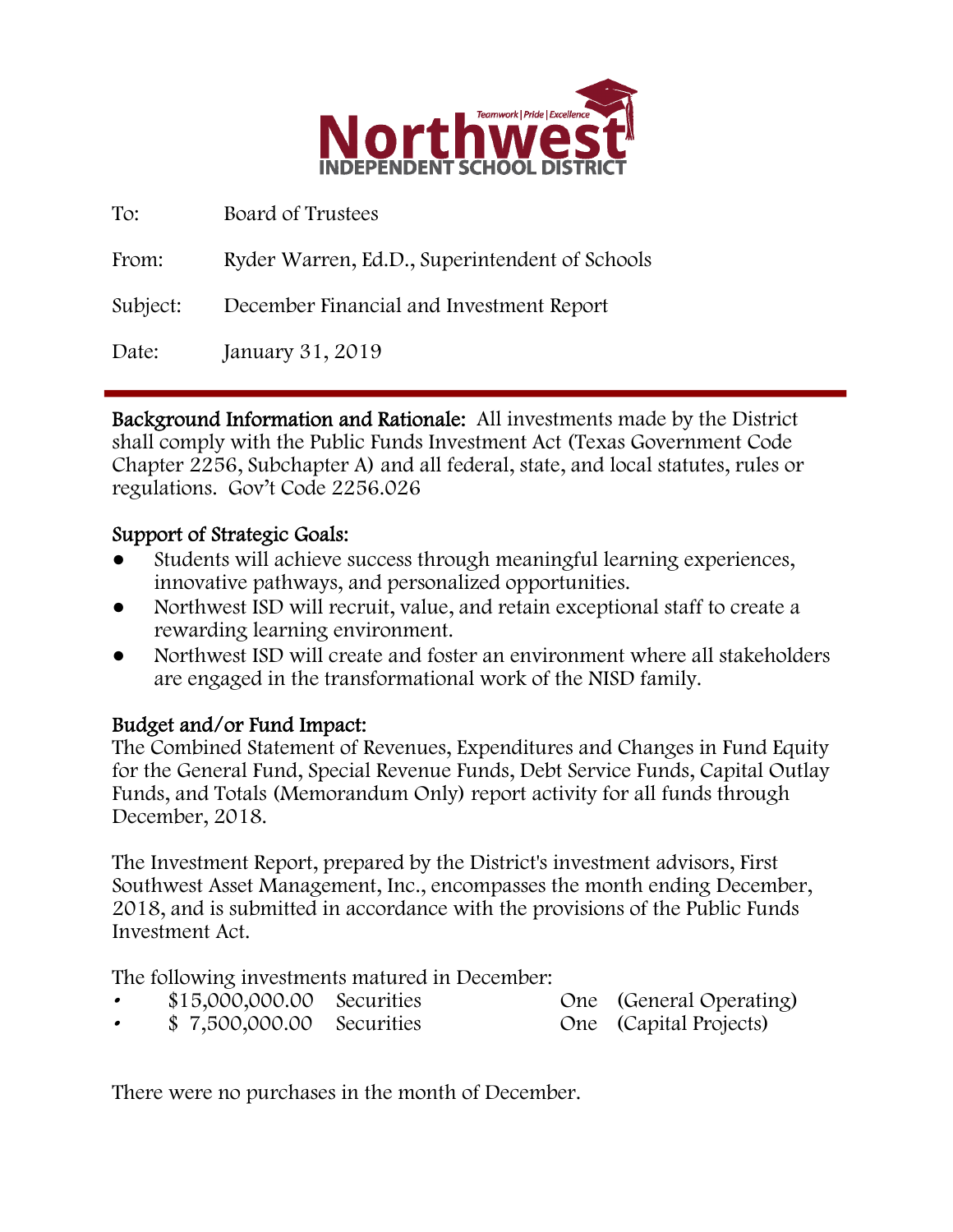Investments for the District's General Fund, Debt Service Funds, Capital Projects Funds, and Internal Service Funds total \$249.179,062.99 as of December 31, 2018.

|                            | Yield    |                  |
|----------------------------|----------|------------------|
|                            | to       |                  |
| Fund                       | Maturity | Market Value     |
| General Fund               | 2.297%   | \$113,074,524.13 |
| Special Revenue Funds      | 2.025%   | 1,166,874.27     |
| Debt Service Funds         | 2.212%   | 62,658,960.10    |
| Capital Projects AFB Funds | 2.287%   | 41,985.09        |
| Capital Projects Funds     | 2.273%   | 72,236,719.40    |
| Total                      | 2.268%   | \$249,179,062.99 |

Board Policy states that, "The investment portfolio shall be diversified in terms of investment instruments, maturity scheduling, and financial institutions to reduce risk of loss resulting from over concentration of assets in a specific class of investments, specific maturity, or specific issuer."

## Investment Instruments and Financial Institutions



| Portfolio Composition by Security Type |       | Portfolio Composition by Issuer |     |
|----------------------------------------|-------|---------------------------------|-----|
| Treasury                               | 15%   | Treasury                        | 15% |
| Local Government Investment Pool       | 55%   | TexPool                         | 55% |
| Bank Deposit                           | 20%   | Compass                         | 20% |
| <b>Agency Bullet</b>                   | 8%    | <b>FHLB</b>                     | 4%  |
| Agency Disco                           | $O\%$ | <b>FNMA</b>                     | 4%  |
| Certificates of Deposit                | 2%    | Greenbank                       | 2%  |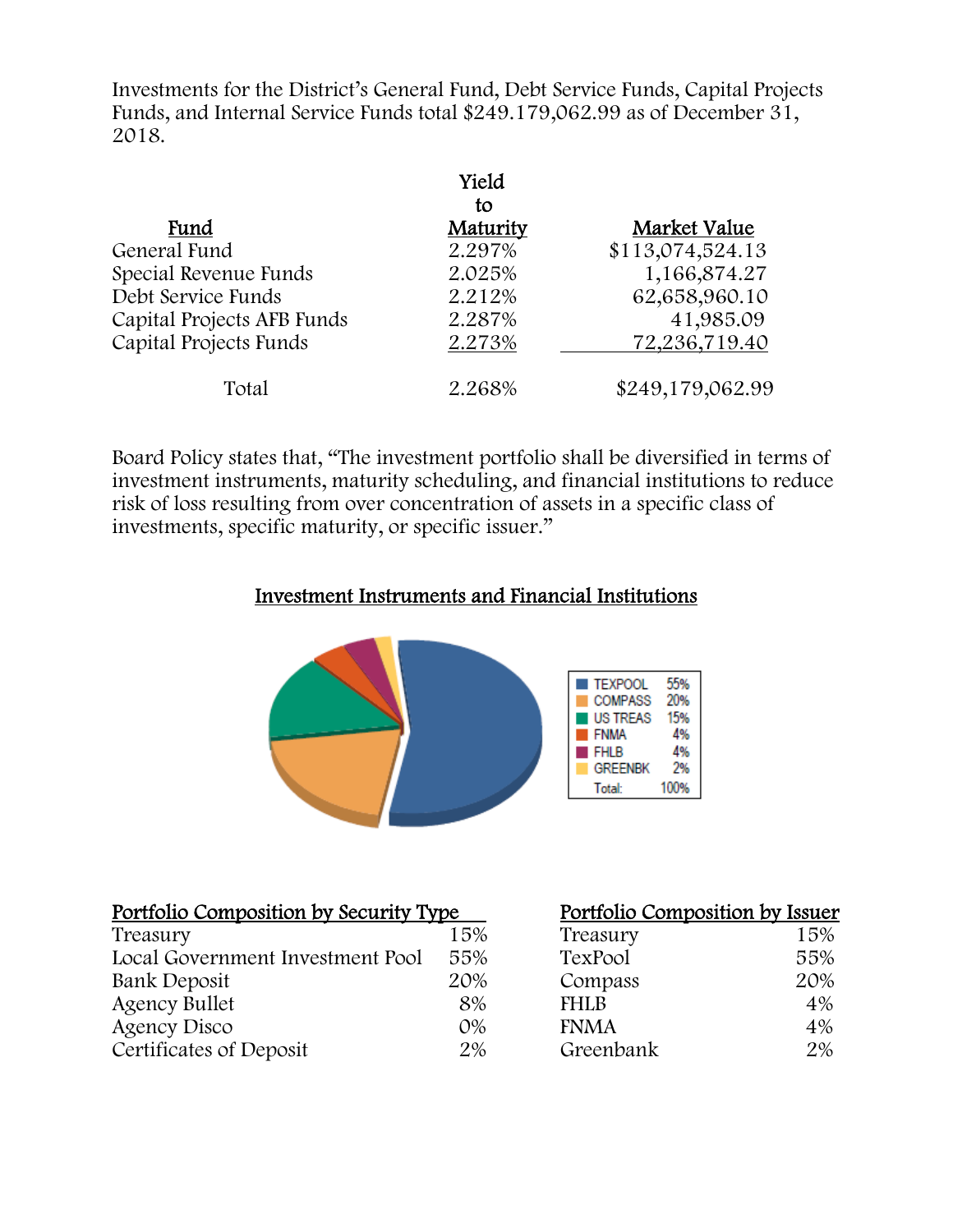

# **Maturity Schedule**

| Overnight       | 75%  | \$185,811,437.99 |
|-----------------|------|------------------|
| $0 - 3$ Months  | 19%  | \$48,444,800.00  |
| $3-6$ Months    | 6%   | \$14,922,825.00  |
| $6 - 12$ Months | $\%$ |                  |

## Benchmark Comparison



Note 1: CMT stands for Constant Maturity Treasury. This data is published in Federal Resente Statistical Release H.15 and represents an average of all actively traded Treasury securities having that time remaining until ma Note 2: Benchmark data for TexPool is the monthly average yield.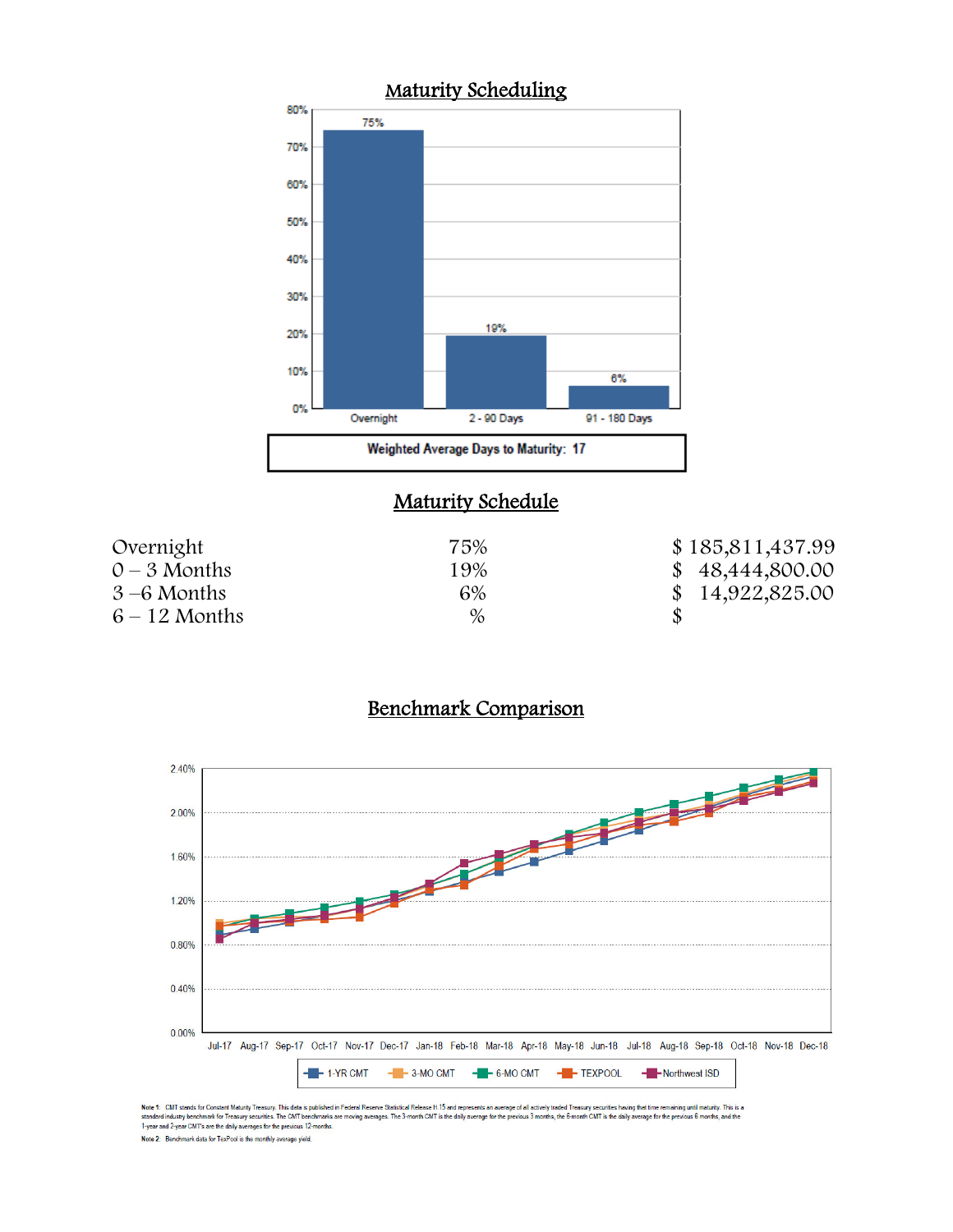

# A TexPool Monthly Newsletter: January 2019

#### Economic and Market Commentary: No more normal? January 1, 2019

The Federal Reserve acted correctly at its December meeting when it raised rates 25 basis points to a target range of 2.25%-2.50% and pulled back its 2019 projections to two hikes from three. These moves fit with how the economy is performing now and how it might moderate in the near future. Further, the unanimous statement and Chair Powell's no-nonsense press conference suggest policymakers want to simplify their message. Look for them to constantly reiterate that their decisions are based on keeping inflation stable and maintaining strong employment—their mandate. They also likely will remind us that their policy tool is the federal funds rate, not the runoff of the balance sheet, and that they disregard market volatility and politics. Keep in mind that every meeting will have a press conference and the potential for policy action.

Inflows to liquidity products likely will continue, spurred by equity market volatility. The question is that, when the markets eventually settle down, how much of the influx will remain due to the high level of return cash is now offering compared to the recent past and the expectation that the return will grow if rates continue to rise. Indeed, we expect a rate hike to come in the first half of this year with one more arriving in the second half before a potential pause, with the \$50 billion-a-month flood of securities from quantitative tapering putting additional upward pressure on rates.

We think "steady" will be the watchword in 2019: steady corporate-earnings, economic performance and Fed communication. A recession may be coming, but has not yet appeared above the horizon. The Fed likely will be more watchful